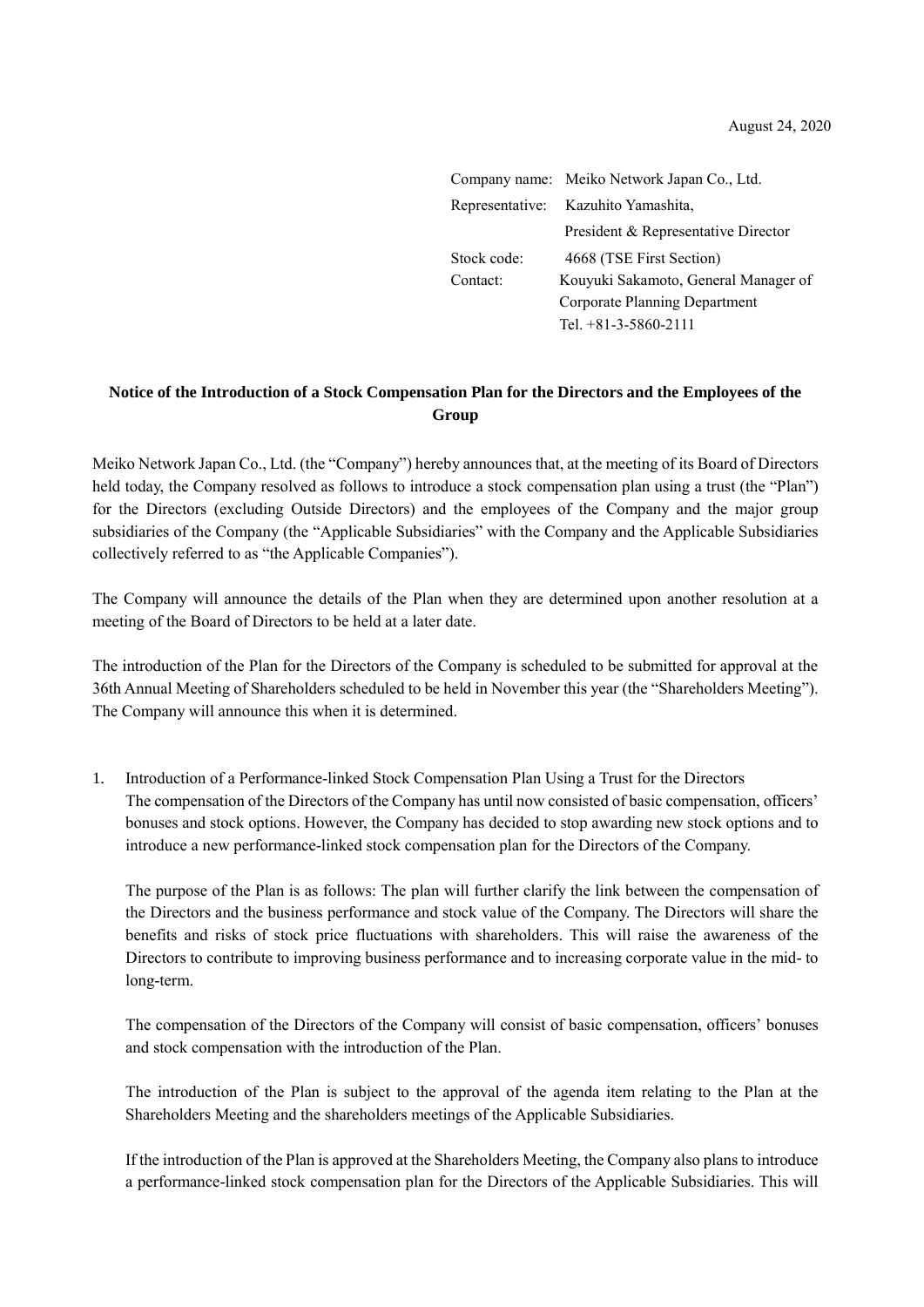be the same as the one for the Directors of the Company. In this case, the Directors of the Applicable Subsidiaries will be the beneficiaries of the trust in the Plan in the same way as with the Directors of the Company. In addition, the Company will also entrust the trust with the funds to acquire the shares to be granted to the Directors of the Applicable Subsidiaries.

2. Introduction of a Stock Compensation Plan Using a Trust for Employees

The Company will introduce the Plan as an incentive plan to further promote execution of operations aimed at improving business performance and to improve corporate value in the mid- to long-term. This will be achieved by raising the awareness of the employees of the Applicable Companies (the "Employees") toward the business performance and stock value of the Company.

The Plan is an incentive plan for the Employees. The trust established with the contribution of money by the Company (the "Trust") will acquire common shares in the Company (the "Shares in the Company"). The Trust will then grant to the Employees the number of the Shares in the Company equivalent to the number of points awarded to the Employees (only those who satisfy certain requirements) by the Applicable Companies. The said points will be awarded according to the positions of the Employees in accordance with the stock granting rules established by the Boards of Directors of the Applicable Companies. The number of the Shares in the Company granted to the Employees will be determined by the number of points they have been awarded. The funds to acquire the Shares in the Company by the Trust will be contributed in full by the Company. Therefore, there will be no burden on the Employees.

The Employees will be able to enjoy the economic benefits from the rise in the price of the Shares in the Company with the introduction of the Plan. Accordingly, the Company expects this to have the effect of encouraging execution of operations by the Employees with awareness of the stock price and an increase in the will to work of the Employees.



3. Mechanism of the Plan